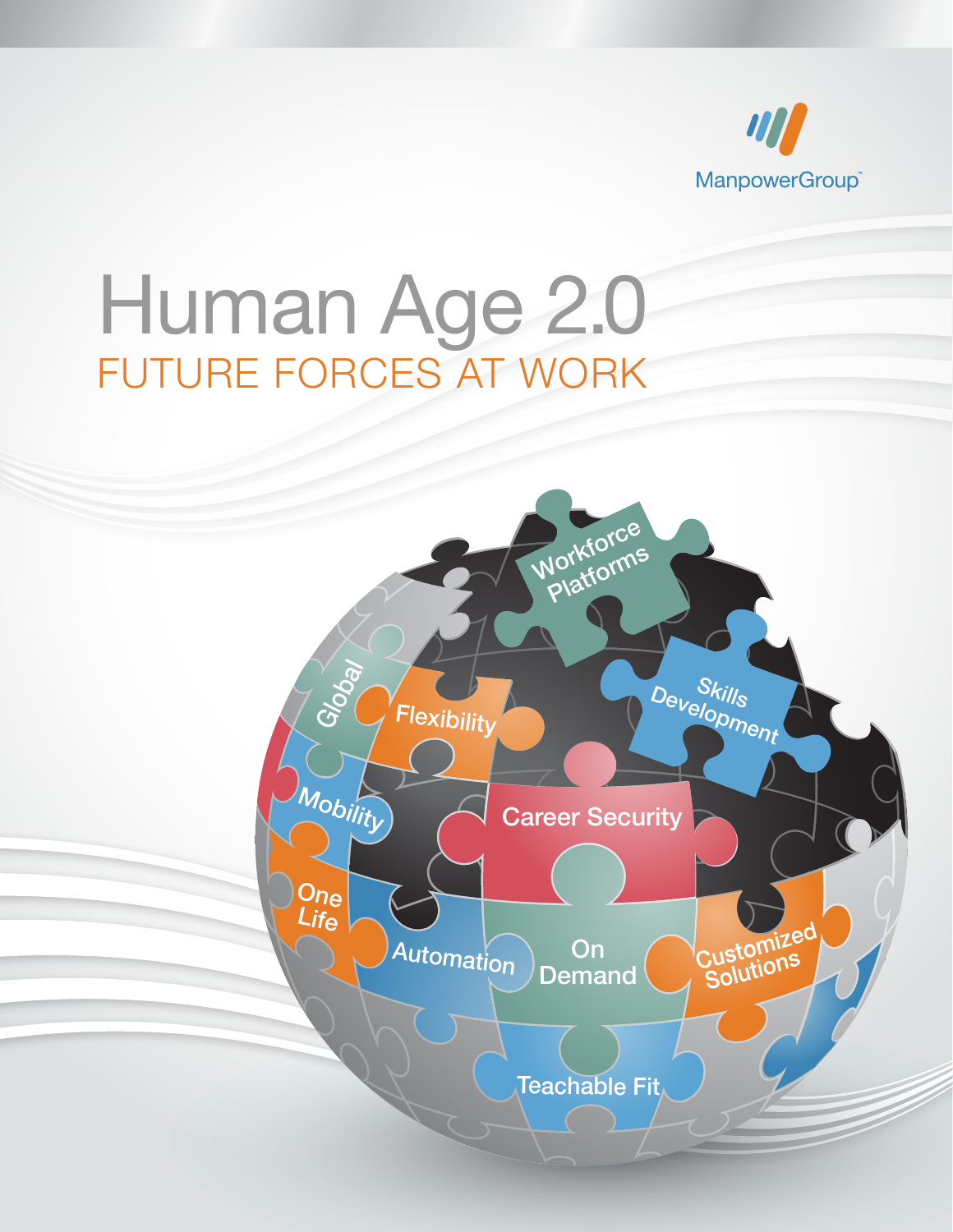# Human Age 2.0 FUTURE FORCES AT WORK



Jonas Prising Chairman & CEO **ManpowerGroup** 

"Changes in the world of work are accelerating at a pace and scale never seen before. A perfect storm of structural and cyclical forces, from shifting demographics and rapid globalization to technological revolution, has created a highly uncertain business environment and knocked labor markets out of sync. From this 'new normal' of instability and market disruption, new ways of getting work done are emerging."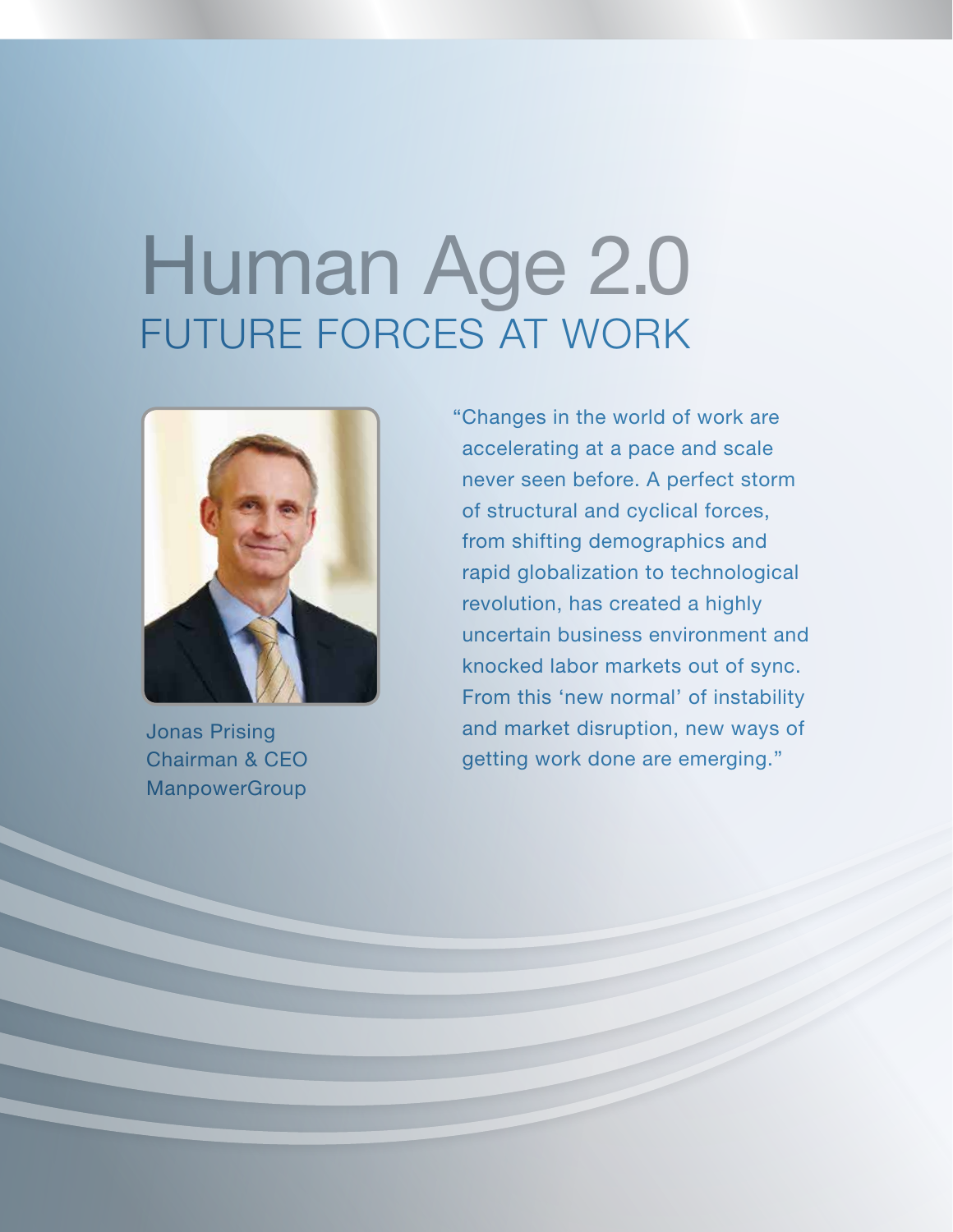## BUSINESS AS USUAL IS A THING OF THE PAST

## NEW WAYS OF GETTING WORK DONE ARE EMERGING

In 2011, ManpowerGroup identified the "Human Age,"1 a new era in which talent overtakes capital as a key economic differentiator. Driven by four key global forces — greater individual choice, the rise of customer sophistication, shifting demographics and the ongoing technological revolution — the Human Age continues to shape the workplace and its impact is increasingly apparent.

The Great Recession and the protracted, uneven recovery reveal how longer-term structural trends have altered global markets. In this new normal, economies continue to

grind in low gear, especially the three main engines of global growth — Europe, United States and the BRIC nations. The Euro area is beset by unemployment, threat of deflation, a refugee crisis, the Volkswagen implosion and radical politicians who agree on little that will drive growth. The U.S. economy faces weaker expansion with interest rates rising. The dollar continues to strengthen, while China's growth is likely to drop another notch, reducing demand in global markets.

Many expected that as the recession subsided the world would return to business as usual. That hasn't happened. The recovery is unlike any other and so is the business environment. Both are less stable and harder to predict, yielding new challenges and opportunities. Businesses will need to plan for uncertainty and be built for change. What is certain is the uncertainty that lies ahead and that we will see the effects of this acceleration of structural and cyclical forces.

#### Is the Labor Market Broken?

Global labor markets are less elastic today than they once were; they recover more slowly and produce growing inequality. Systems for aligning

Employers have gone from being builders of talent to consumers of work.

labor supply and demand no longer function as before. The result is widespread skills shortage<sup>2</sup> despite high unemployment. The labor market is hampered by lack of talent liquidity and limited investment, while traditional work models compete with new, more flexible alternatives. Employers, challenged by globalization, low productivity, wage pressure and talent shortages are not investing in

> people as they once did. They have gone from a traditional role of being builders of talent to consumers of work. They have not yet figured out where to invest to acquire and develop the more specialized skills

they need for this new business environment. ManpowerGroup's 2015 'Talent Shortage Survey' found that 38% of employers globally are having greater difficulty finding people with the right skills than last year  $-$  the highest level in seven years.<sup>2</sup>

Of course these challenges are felt by individuals too, with unemployment and underemployment, stagnating wages and access to jobs that offer little in the way of development. They struggle to see the path to success within large organizations and can no longer trust the traditional career ladder. Governments increasingly ask what is business doing to be part of the solution — with education, training and long-term investment — and some are regulating to address this.

#### Survival of the Talented — Has Disruption Turned to Darwinism?

The polarization of the labor market is wider than ever. Most developed economies have seen stagnant wages for more than a decade, but averages can be misleading. The **Haves**, those with in-demand IT skills — .NET, SAP, Vendavo and Ruby on Rails — or mechanical, electrical and civil engineering skills — have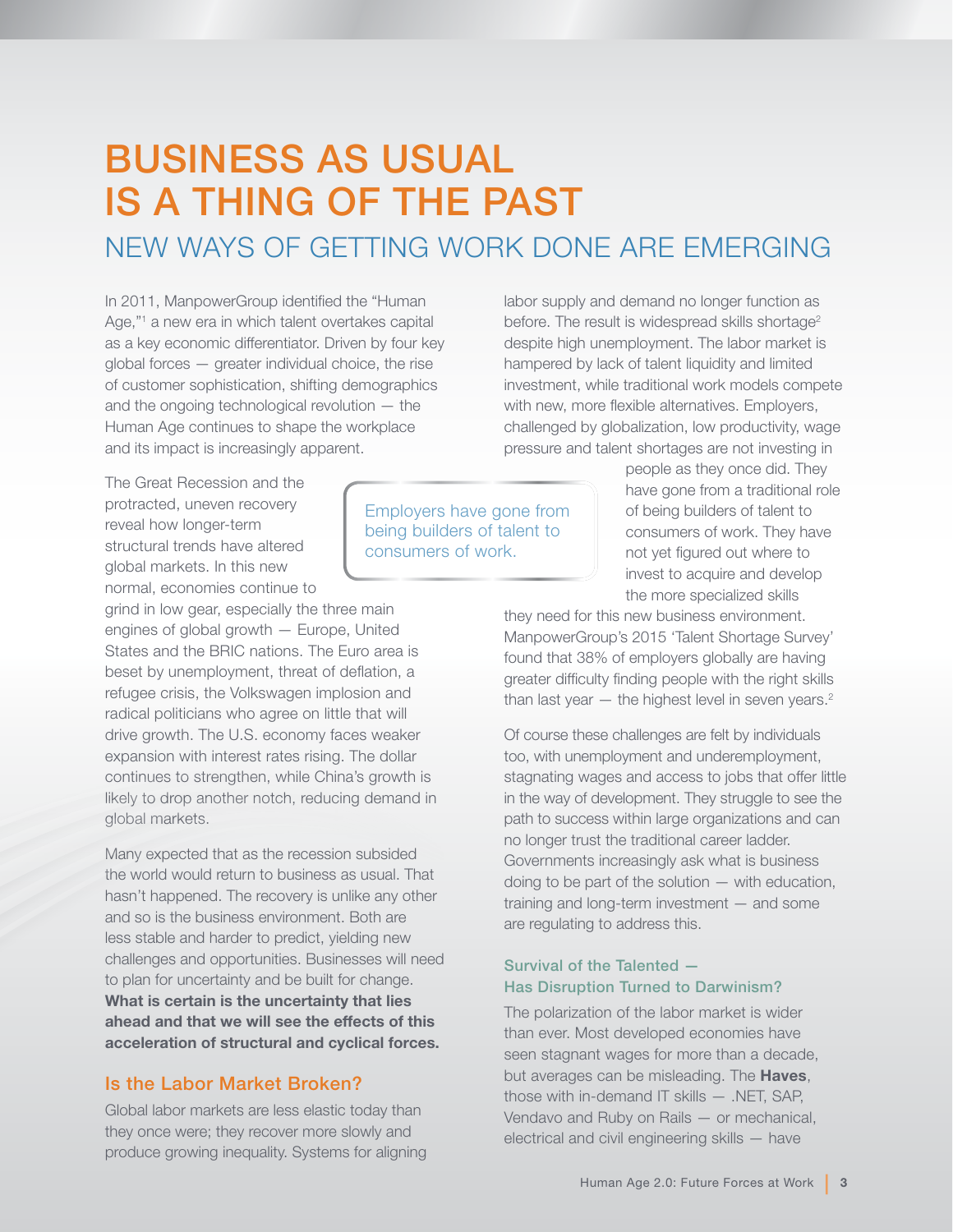## This **new age of work** will require a new playbook and employers will need the agility and talent to succeed

in the reconfigured labor market.

continued to see wages increase. The **Have Nots**, with low or outdated skills, see wages stand still or decline. So what about the Rest of Us? Most of the workforce is not highly skilled, high earning IT elite, but the vast majority, the *Rest of Us,* are essential consumers and critical for productivity and growth. Low wage growth depresses consumer spending and overall economic growth. The time is ripe for disruption and new thinking in the labor market.

#### The New World of Work — Tear Up the Old Rule Book

As labor market tension increases and the talent mismatch continues, economic necessity or political influence will eventually force a realignment of the labor market. Old protectionist markets will need to be reconfigured to compete and reflect new ways of getting work done. Policies focused on job protection are discouraging new hiring and

increasing the dichotomy between old, young, temp, perm, *Haves* and *Have Nots.* The labor markets that restructured ahead of the recession are faring better than those still hampered by regulation and rigidity. Reformed labor markets like Germany, Netherlands, U.K. and more recently Spain and Poland are better positioned for growth. More will follow suit.3

Employers will also need to reevaluate their workforce management and seek alternative workforce models to drive greater productivity at competitive costs. This new age of work will require a new playbook, and employers will need the agility and talent to succeed in the new reconfigured labor market. Individuals will need to develop and demonstrate learnability to skill up to replace the job for life and to stay relevant. Educators and policymakers will also need to keep pace with the changing demands of modern economies and a more globalized labor force.

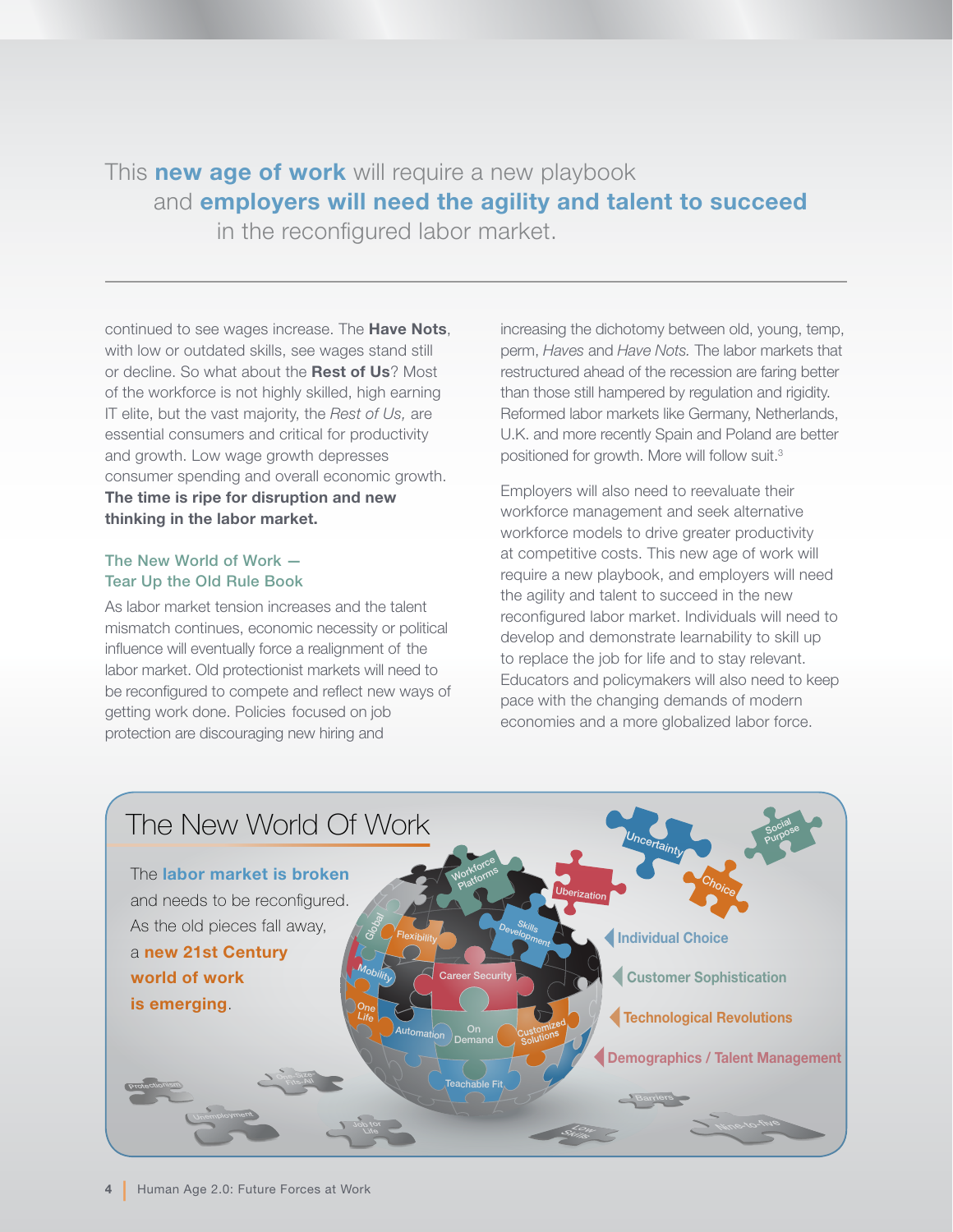## HUMAN AGE FORCES IMPACTING THE WORLD OF WORK

#### Shifting Demographics, Dynamic Workforces

#### Honey I Shrunk the Workforce...

Most developed economies are moving from population growth and abundance of labor to static or shrinking workforces, with productivity concerns and pressure on public funds for pensions and healthcare for an aging population. Sixty percent of people now live in countries with stagnant or shrinking populations.<sup>4</sup> Across Europe, the working-age population is projected to decline by 10% by 2020, and in Germany alone, the labor force will shrink by six million workers over the next 15 years. China is similarly challenged: its working-age population peaked in 2010, and by 2050 more than a quarter of its population will be over 65, versus 8% today.<sup>5</sup> Among developed nations, only the U.S. and France have the population profiles to support economic growth, primarily due to immigration and the growth of minority populations. All eyes are on Germany to see if its open door policy to Europe's refugees will be the key to address its skills deficit in years to come.

#### Tapping Diverse Talent the World Over

Combined with the skills mismatch, this looming labor scarcity is accelerating a global war for talent that will influence everything from where companies are based to employment and immigration legislation. Demographics already impact the workplace: people are living longer and working older, the labor force is more diverse than ever and migration is reaching levels not seen for decades. New groups naturally demand equal treatment and opportunities; it is no longer

acceptable that women are underrepresented in leadership, get access to fewer opportunities or earn less. Population trends that have been forecast for decades are reaching the tipping point at which they will truly be felt by employers. Employers will need to move on from circular conversations about diversity and act to tap underutilized talent pools.

Some companies and policy makers are beginning to think differently about making better use of the full workforce including older workers, people with disabilities, migrants, veterans and minorities. Others are reinventing retirement models. Prime Minister Abe is encouraging Japanese employers to bring more women into the labor market. In the U.S. oil and gas and aerospace employers with aging workforces are retaining skills by engineering the prolonged exit for older workers, phased retirements and encore careers to transfer knowledge and develop the next generation. China is ahead of the curve addressing the global talent shortage by increasing its investment in higher education. Whereas in 2013 China had just 17% of 25-34 year-olds with a tertiary education across G20 countries, by 2030 the OECD predicts it will have 27%. Enticing Chinese graduates to choose Chinese companies over foreign employers is also plugging their brain drain.<sup>6</sup>

#### The Evolution of Talent Attraction and People Management

For companies to compete, HR will continue to become more customized to individuals and targeted to specific populations. As individuals take on more career responsibility, employers will be forced to plug into their careers, engage and retain them. The high touch, functional HR model will shift to a high-tech, low touch model. It will be more in line with other social channels that are open, integrated, self-driven and even gamified,

## Employers need to move on from circular conversations about diversity and act to tap underutilized talent pools.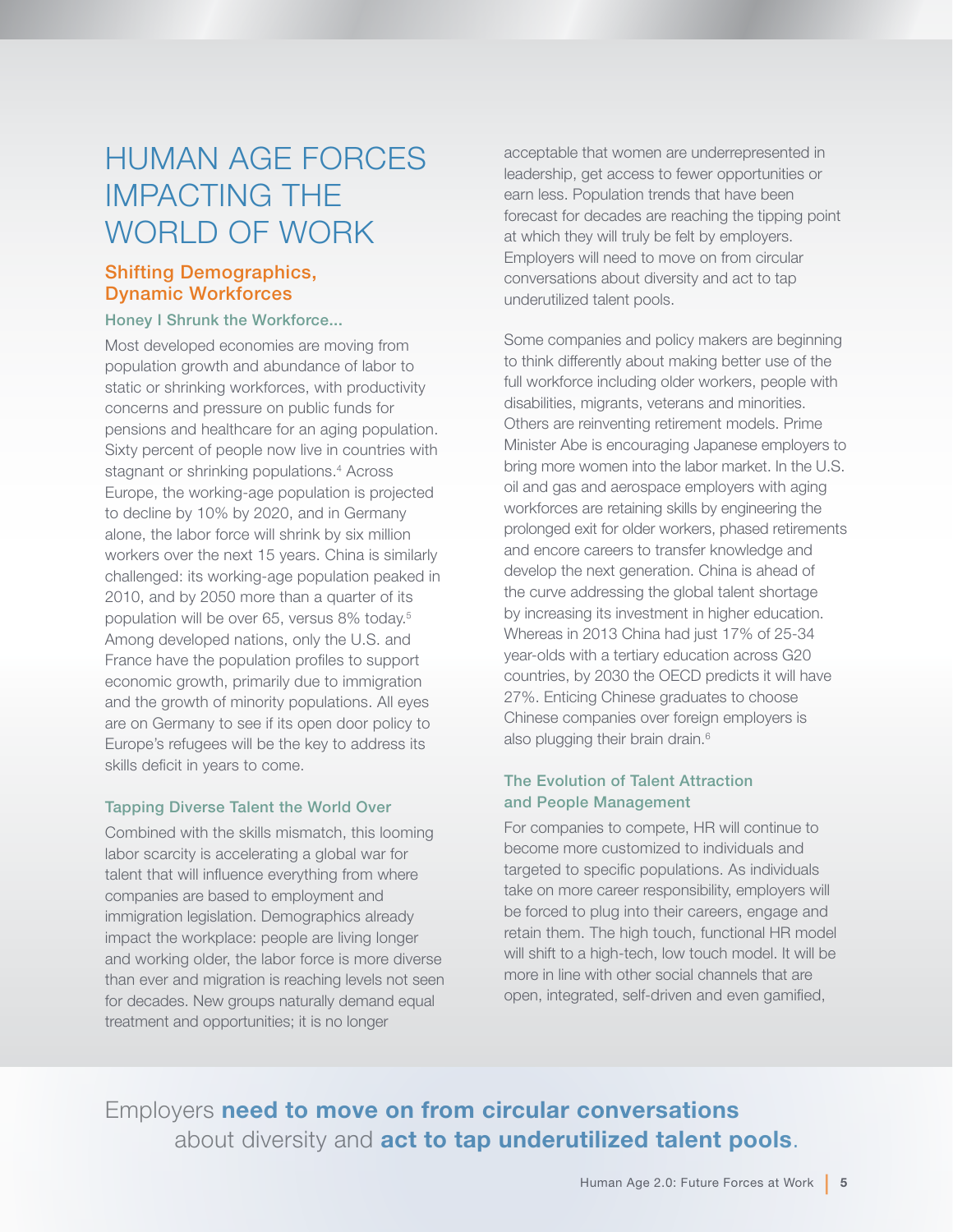versus the siloed, password protected, transactional approach of the twentieth century.

Access to information will change the way an organization drives better performance. The old style of workforce management with interviews and annual reviews will move towards real workforce performance management using assessment, online behavior, ongoing feedback and real-time performance data to drive individual-level continuous improvement. Continually improving the experience to broaden reach and increase loyalty by building social channels will reduce sourcing costs and drive fresh opportunities to attract and retain great people. Companies unable or slow to transition will be at a competitive disadvantage.

#### The Rise of Individual Choice — What Have You Done For Me Lately?

Consumers have more control than ever. Transparency, access and low cost means people can choose — global or local, corporate or artisan — so business needs to act differently. Individual choice has driven the Makers



The old style of workforce management with interviews and annual reviews will move towards real workforce performance management using assessment, online behavior, ongoing feedback and real-time performance data to drive individual-level continuous improvement.

Movement and growth of the C2C market with the rise of Uber, Airbnb, Craigslist, quikr and more will come. The rise of the consumer voice manifests itself too in the labor market where the basic relationship between employers and employees is changing.

#### The Employer-Employee Relationship has Reached a Tipping Point

The old culture of paternalism and loyalty that once characterized the employment relationship has given way to a more detached, mutual self-interest that is often more transient. Employer-employee trust is at an all time **low.** Today, choice, wages and opportunities are dictated by skills, not tenure. This lack of trust is felt by employers too who worry that employees will leave once their skills have been developed. Some countries have tried to protect the old job for life model, retaining rigid employment legislation that is unaffordable and unsustainable, but career security — a person's ability to move on or up, independent of their employer — will start to replace job security.

As in-demand talent drives the shift towards a more candidate-focused job market, development opportunities, training and clear career paths that improve employee engagement will be crucial. Career ladders will give way to career waves as Millennials prepare to run a work ultramarathon, wanting the flexibility to switch gears at different stages, and insisting on **One Life**  $-$  the work home integration that allows them to pursue goals professionally and personally, when it suits them.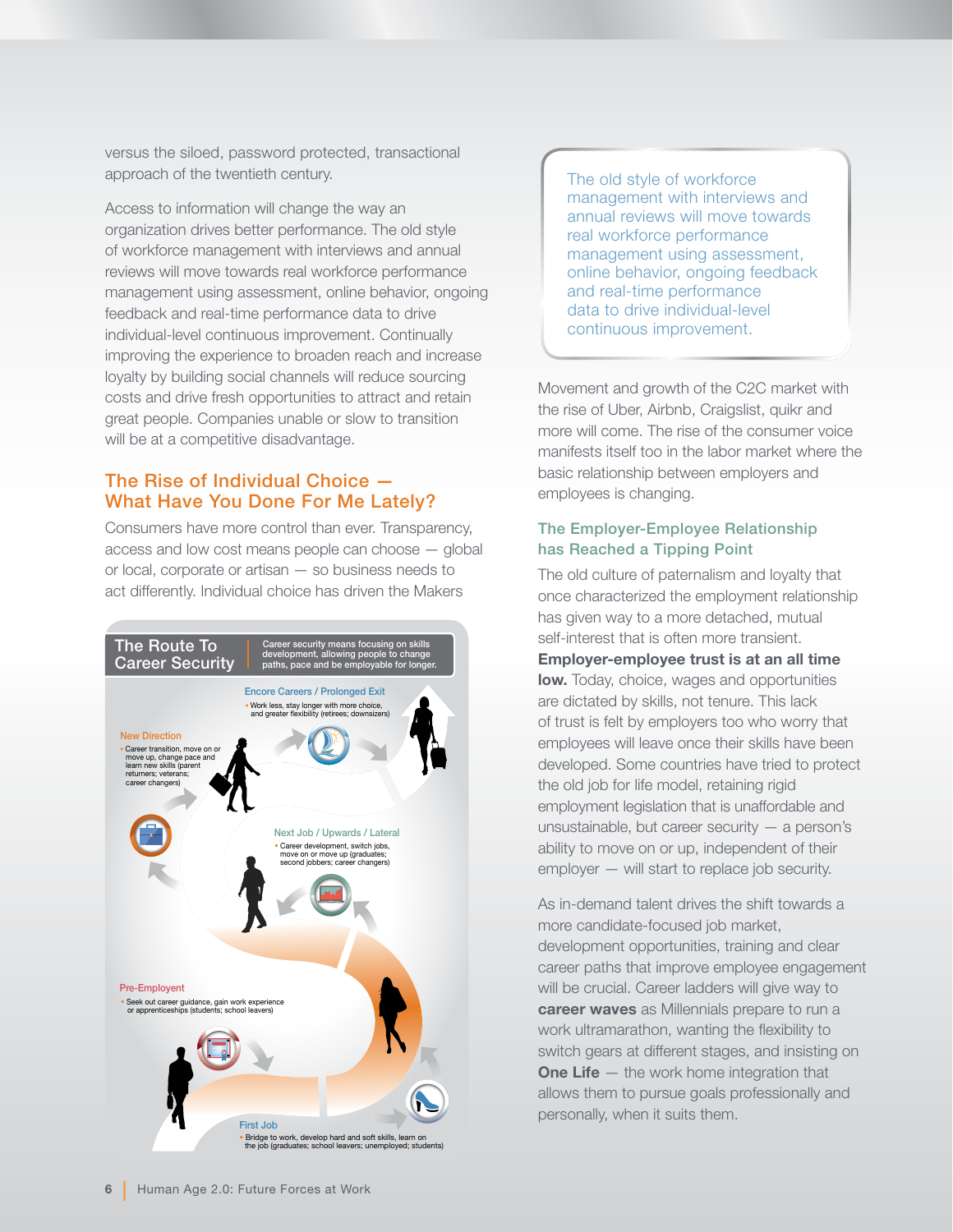More than ever, individuals will pursue careers with multiple employers rather than a job for life. The *Haves*, with sought after talent, are in a better bargaining position and able to manage their own careers. The *Have Nots*, those without in-demand skills, feel increasingly disposable and marginalized. Employers will have to work harder to drive engagement and productivity especially among the *Rest of Us*. Employers will need to shift mindsets and provide more tools, support and opportunities so workers choose them as the workplace to upskill and stay relevant. New work models are emerging that will

like LinkedIn, glassdoor.com and others have entered the online jobs market expanding their core service while providing access to wage comparisons, corporate culture and career paths like never before. Organizations have to work harder to protect their image online and brand themselves as a desirable place to work. The recent New York Times Amazon article is one of the highest profile, white collar Them and Us exposés and the rise of the collective voice means it's unlikely to be the last.

Companies and individuals choose to work with organizations that share their values and have a

drive productivity gains and change this outdated, uneven employer-employee relationship. New rules of engagement will shift the balance to self-driven individualization.

The *Haves*, with sought after talent, are in a better bargaining position and able to manage their own careers. The *Have Nots*, those without in-demand skills, feel increasingly disposable and marginalized.

#### The Collective Voice of the Individual — Listen Up HR

External forces and public opinion today exert enormous pressure on corporations. Once it was trade unions that drove policy and salary, but now individual choice supported by social media is demonstrating the collective power of the individual to affect changes like doubling wages from national minimums to \$15 per hour even in the low skilled service sector. The labor market is changing and those jobs that were once intended for students and part-time working mothers are now the full-time 'careers' of many. Employers are under increasing social pressure to pay wages that support individuals with families. This tension will threaten job numbers and may lead to increased automation, so employers and policymakers will need to carefully manage that tension in the future.

#### Perceptions are Real — Employer Brand has Never Been More Important

For employers, greater individual choice means finding new ways to attract, engage and retain the people they need to succeed. Platforms

clear social purpose. Eighty-three percent of consumers would switch brands if a different brand of similar quality supported a good cause<sup>7</sup> and social purpose can be the

deciding factor when doing business.<sup>8</sup> Generation Z especially are both socially savvy and clear on their priorities. They want to be paid well and want their work to have meaning, to be part of a company that is successful in terms of profit and makes clear the connection between doing well and doing good. Employers must shift from a local to global mindset when working to attract, hire and retain top talent. Employer brand has never been more important or more exposed.

#### Client Sophistication: Transparency of Everything and the Evolution of Platforms

The proliferation of technology and access to data has kicked off a corporate gold rush in search of greater insight and improved efficiency. Organizations are increasingly applying supply chain sophistication to talent acquisition and retention, while clients, regulators and consumers are demanding greater insight into information and how it is handled. Before the gains can be realized, companies must learn to use these new tools without drowning in data. Now that it is possible to measure everything, the difficulty is sifting the nuggets from the noise.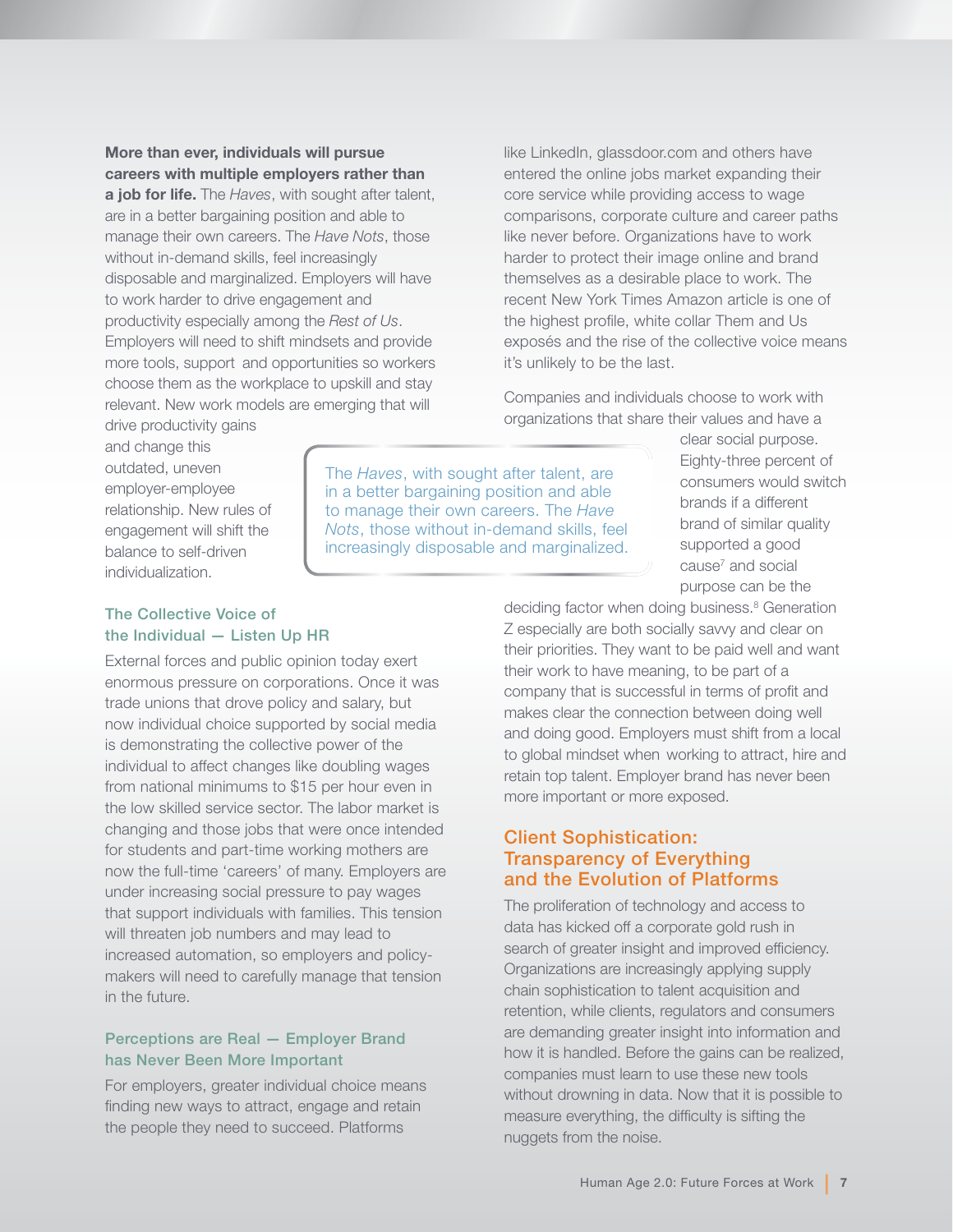Organizations are increasingly applying supply chain sophistication to talent acquisition and retention, while clients, regulators and consumers are demanding greater insight into information and how it is handled.

#### Knowing Me, Knowing You

With big data, companies know their customers like never before. From the employee's perspective, mass individualization provides personalized experiences supported by data and technology. The U.S. retailer Target made a stir by figuring out when customers were pregnant and mailing them coupons for baby products. Facebook and LinkedIn tailor ads to individual customers, and Google's predictive algorithms have been able to forecast everything from election results to the spread of disease. But big data also creates

Greater use of behavioral and intelligence tests and digital performance scorecards will help employers transition from workforce reporting to workforce analytics in search of increased productivity, performance and employee engagement.

cyber risks. High-profile cyber-attacks against organizations like Sony, Talk Talk, JP Morgan and eBay give leaders pause. Experis research<sup>9</sup> found that security is the most frequently cited in-demand and hard to fill skill according to CEOs and CTOs globally, with 32% of IT leaders seeking to recruit those with specialist security skills. Data privacy, digital security and cybercrime will continue to hit the headlines.

A lack of current employee data is increasingly seen as a major vulnerability for companies. As many as 80% of businesses lack a reliable picture of who is working on their premises,<sup>10</sup> raising serious concerns for risk and legal departments. Companies expect digital detail on employees revealing everything from criminal records and drug histories to emergency contacts and timesheets at the click of a button. This increasing demand for real time insight into people practices

will radically reshape the workforce solutions industry. The information age will continue to create new responsibilities.

#### The Odd Couple — Will Mash-Ups and HR Fix the Labor Market?

As this wave of data and new tools hits, the HR function is becoming increasingly complex and companies are relying more on outside partners and individuals to enhance capabilities, create more flexibility and increase time to value. Companies will know their own people better too. Greater use of behavioral and intelligence tests and digital performance scorecards will help employers transition from workforce reporting to workforce analytics in search of increased productivity, performance and employee engagement. New models of collaboration and co-opetition — with mash-ups like Samsung making chips for Apple's iPhones — will foster better supply chain analysis and create interdependence among organizations while allowing them to leverage each other's strengths and be more agile. HR needs to learn from this co-opetition to identify rapid and scalable integration of new capabilities.

Ultimately, data and aggregation should enable companies to make better decisions around hiring, development and workforce management strategies. It can help leaders understand performance, spot opportunities and anticipate risks. The difficulty is knowing how to read the tea leaves and draw useful insights from the numbers.

#### Technological Revolution is Changing the Way Work Gets Done Out With the Old, In With the New

## Technology has created shorter business-cycles

and competition that is increasingly global. Given the constant change, it is harder for individuals to keep their skills up to date or for educators to predict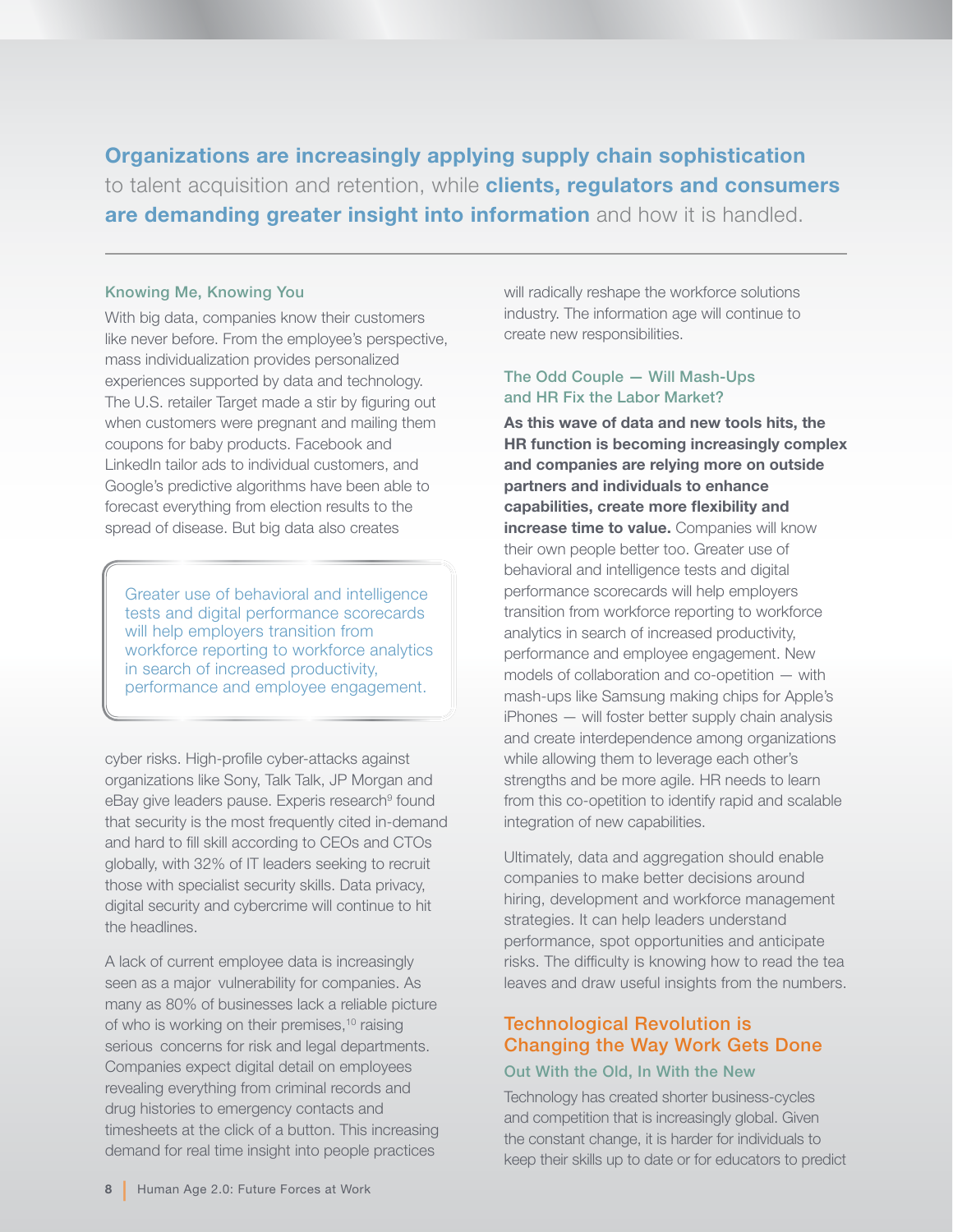what hiring managers will need three years from now. While the debate over whether technological change leads to "job replacement or displacement" continues, what is certain is that we have not yet seen the full impact of technology on low and mid-skilled jobs. With the development of better artificial intelligence, we will soon see the impact on white collar roles too, in higher-skilled roles like auditing and accounting. Up to 47% of U.S. jobs in 2010 were highly likely to become computerized in the next 10-20 years.<sup>11</sup> If history is a guide, the new industries and opportunities created should ultimately surpass those that go, but the transition will be difficult with winners and losers in the labor market.

#### The Human Cloud and High Touch Technology

In our hyper-networked, data-heavy environment, technology has dramatically lowered the barriers to market entry and is shifting power from producers to consumers. The rise of the so-called Gig Economy, the trading of individual tasks (gigs) leveraging technology platforms, is now a daily phenomenon. This lessens the need for traditional mass marketing and favors companies that develop closer, more personal relationships with consumers. In some cases, individual *influencers* with huge followings on YouTube and Instagram are seen as more trustworthy, credible and relatable to consumers.

Technology is also challenging the value of brands and creating new ways of building trust, especially with the growth of the Sharing Economy. People previously looked to larger, better-known companies to guarantee high quality service, but with the advent of the Ratings Economy the Etsy artist, Airbnb landlord, TaskRabbit designer or other 'unbrands' can be deemed just as or more reliable. Amazon's **Handmade** is prepping a new marketplace for handcrafted goods. The five main sharing sectors — peer-to-peer finance, online staffing, peer-to-peer accommodation, car sharing

and music video streaming — have the potential to increase global revenues from around \$15 billion today to \$335 billion by 2025.12 The evolution of trust has opened the door to millions of small-scale producers and kicked off a Makers' Movement that has multinationals quaking in their Goliath boots.

As consumers seek a more personal, peer-to-peer transaction for products and services we will see even more Human Cloud-style solutions permeating markets, though to date most have struggled to achieve scale. Still, with so many of these lowoverhead options emerging, margins will continue to be squeezed by small-scale firms leveraging online platforms across a range of established industries, including staffing. Now that technology facilitates easier connections between demand and supply for work, the challenge is achieving the right balance between worker protections offered by traditional, full-time employment and the new more informal, less secure models like Upwork, crowdSPRING or Freelancer.com. Still a microcosm of the labor market, these reconfigurations are evidence that new ways of getting work done are emerging and that consumers and workers demand it. The actual number of jobs impacted may not be substantial, yet employee expectations and demand will be shaped by these changes.

#### Wearables, Sensors and Services

The digitization of daily life through wearable or implantable technology, intelligent sensors and the Internet of Everything will impact home, work and business models. Employees 'clock-in' on smartphones, sensors in vehicles record routes and deliveries, and dashboard cameras record every movement. Producers increasingly stay in touch with their products, whether that is Apple collecting anonymous user data or Boeing monitoring jet engines to ensure they are working properly.

The five main sharing sectors – **peer-to-peer finance**, online staffing, peer-to-peer accommodation, car sharing and **music video streaming** – have the potential to increase global revenues from around \$15 billion today to \$335 billion by 2025.12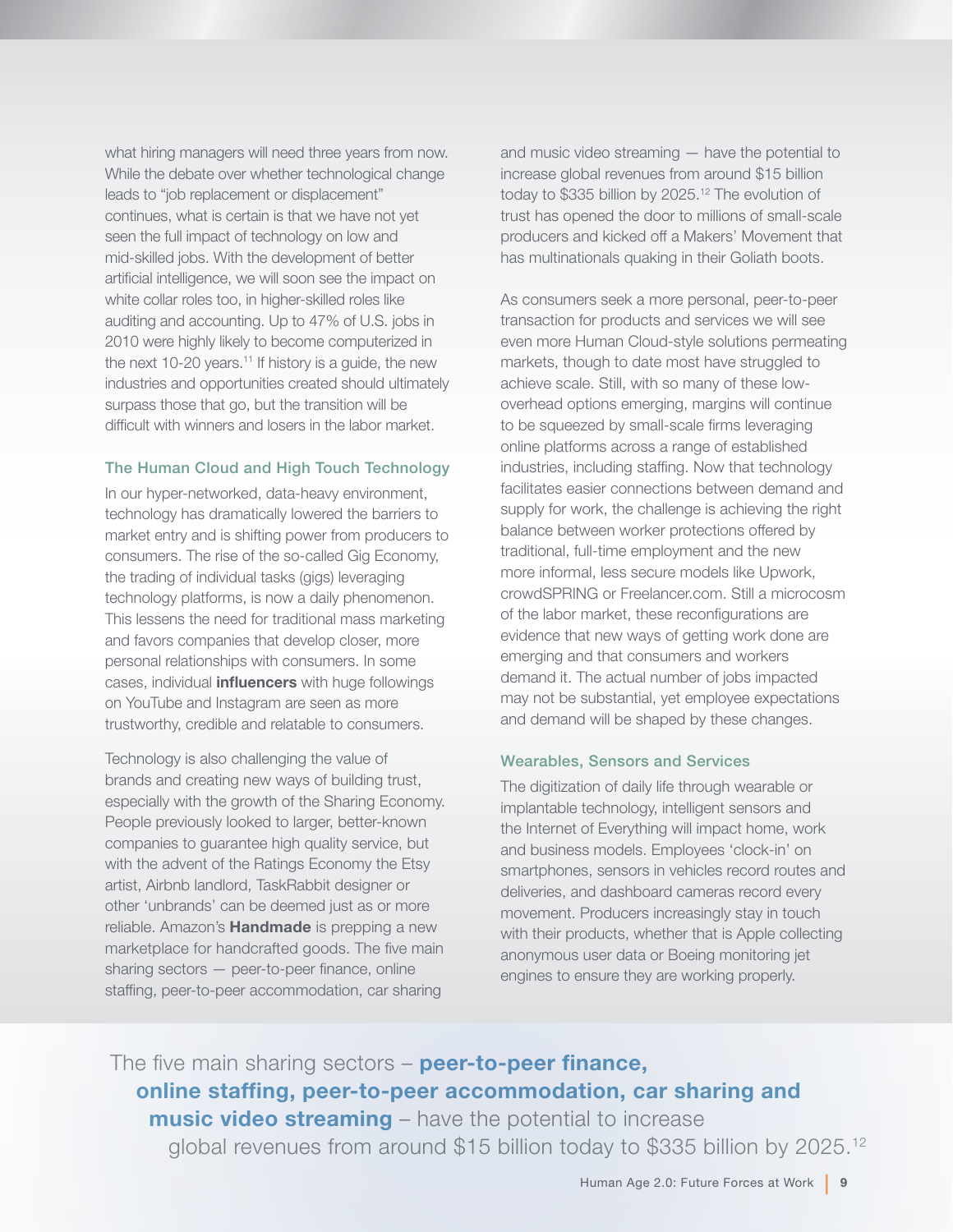### The **uberization of work** provides opportunities for **people to supplement** their income and get specific tasks or projects done in real-time.

This new connectedness will help companies understand everything better — transforming the information they get, the products they develop and the behavioral activity they monitor.

In HR, increasing this connectedness will enable companies to know their people and products better, coordinate large, spread out workforces, map their talent pipelines, and make predictions more accurately. Corporate customers make up 1% of wearable device sales today, but will account for 17% by 2020.<sup>13</sup> This rise in wearables like Fitbit and Jawbone will enable employers to capture data on employees' health, as part of wellness programs intended to promote well-being and productivity. HR will also make greater use of new digital systems such as applicant tracking systems to monitor recruitment, human resource information systems to interact with employees, and analytics and assessment tools to drive efficiency and longer-term planning. Standardized processes, like on-boarding or benefits management will be both automated and individualized. Many larger employers have created internal online communities to communicate with employees and also draw together geographically spread out employee populations. Ultimately, workforce platforms which bring together numerous technologies and systems and crunch thousands of gigabytes of data will help HR better engage and manage the workforce.

#### New Ways of Getting Work Done — A Reconfigured Labor Market

Technological disruption will continue to bring rapid change and create new ways to get work done. The **uberization** of work provides opportunities for people to supplement their income and get specific tasks or projects done in real-time. This ability to harness talent locally, virtual or real, brings awareness as well as new sources of competitive advantage. Individuals

are able to monetize their time and skills online via Upwork and Freelancer.com, serving an on-demand Talent Now global market. Again, as the reality of this new work 'opportunity' is beginning to dawn, individuals feel the paradox of choice: flexibility and monetizing downtime is a positive alongside the unpredictability of income and lack of employment stability. As the labor market continues its reconfiguration, people's emotional need for security will not disappear and we will be increasingly asking who is taking care of these individuals, who is providing the security in terms of taxation and social security, and who will pay for it?

## **CONCLUSION**

In this world of certain uncertainty, organizations must adapt to a faster-paced environment and position themselves to capitalize more on transient competitive advantage. This will require a different approach to workforce strategy, to ensure companies have the right talent at the right time.

As industries rapidly evolve, jobs will be created and displaced resulting in an ever more complex labor market in terms of both supply and demand. Companies will stand out in the Human Age by serving as effective platforms for organizing how people and businesses interact, buy and work. Out of this transition period, new ways of getting work done will continue to emerge.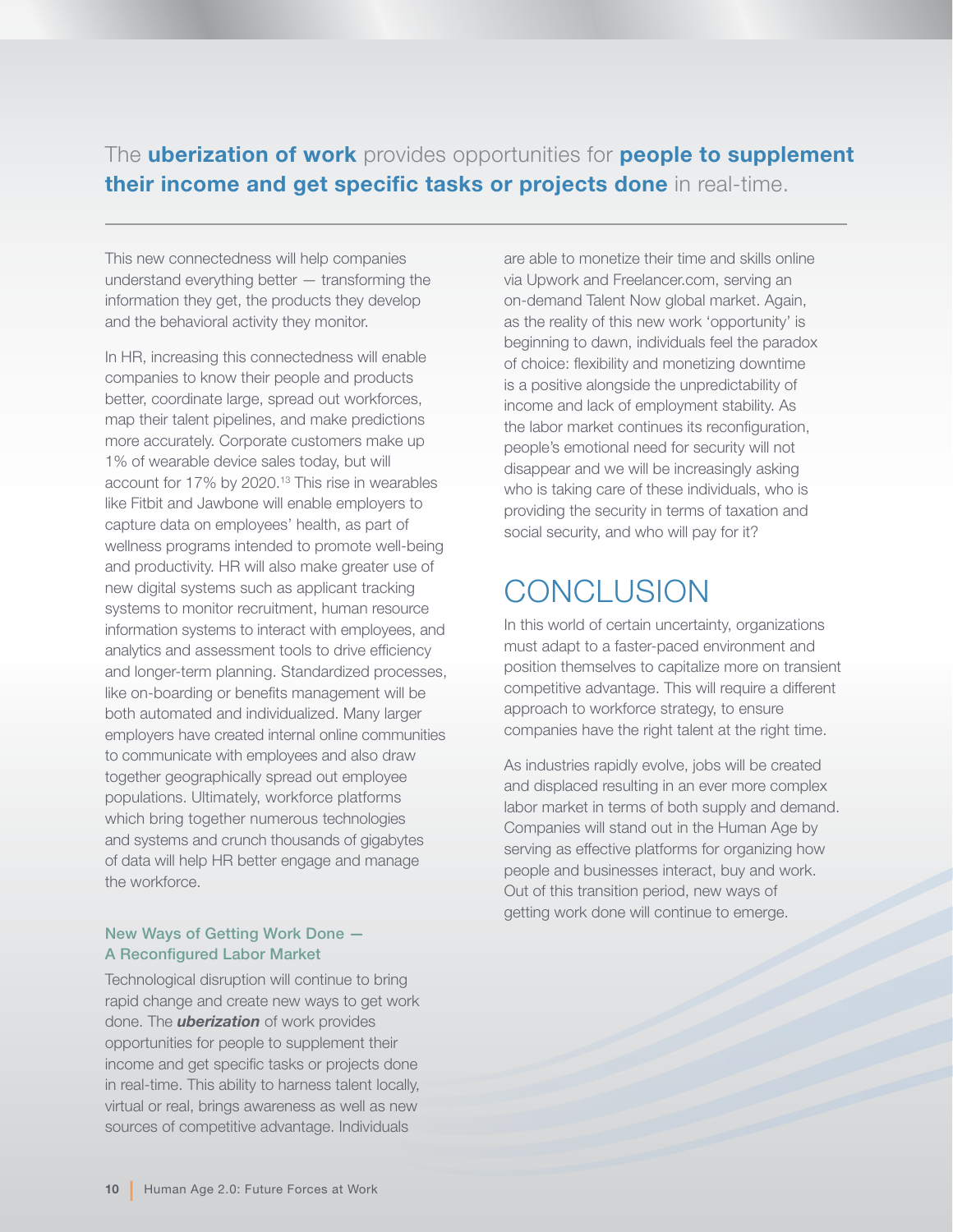## **Sources**

- <sup>1</sup> The Human Age, ManpowerGroup, March 2011.
- <sup>2</sup> 2015 Talent Shortage Survey, ManpowerGroup, May 2015.
- 3 European Economic Forecast, European Commission, January 2015.
- 4 Dobbs, Richard, Manyika, James and Woetzel, Jonathan. No Ordinary Disruption: The Four Global Forces Breaking All the Trends. New York: McKinsey & Company, 2015.
- 5 Education Indicators in Focus, OECD, April 2015
- <sup>6</sup> The China Effect on Global Innovation, McKinsey Global Institute, October 2015.
- 7 2012 Global Consumer Survey, Edelman goodpurpose®, April 2012.
- 8 2015 Edelman Trust Barometer Global Results, Edelman, February 2015.
- <sup>9</sup> Experis IT Research Study, January 2016.
- 10 Finding the Missing Workforce, TAPFIN, June 2015.
- 11 Deep Shift: Technology Tipping Points and Societal Impact, World Economic Forum, September 2015.
- <sup>12</sup> The Sharing Economy Sizing the Revenue Opportunity, PwC, August 2014.
- 13 Olson, Parmy. 2015. "More Bosses Expected to Track Their Staff Though Wearables In The Next 5 Years," Forbes, 1 June.